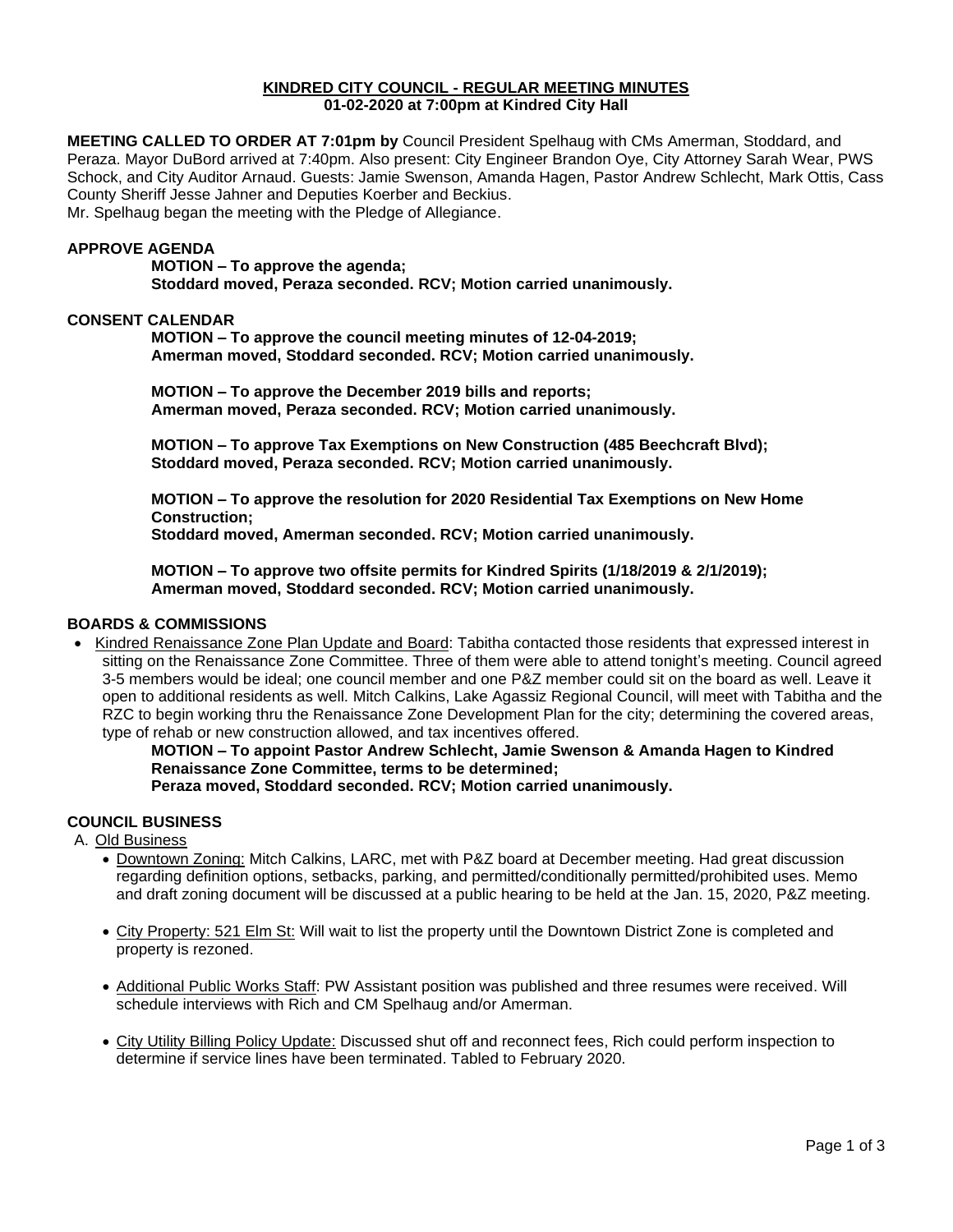# B. New Business

- Waste Management: Effective January 1, 2020, the City of Fargo landfill costs increased by \$3.00/ton. This results in the following increases: 96-gallon additional \$0.18/tote/month; 64-gallon additional \$0.12/tote/month. These figures are just barely below what we currently charge our city residents, and with the annual 2.5% contract increase expected for May 1, 2020, council agreed to hold on resident increases until then.
- MLGC Security Camera Quote: Rich spoke with MLGC and they provided some pricing for a variety of camera and DVR options. No electrical would be needed, powered thru internet cable. Reviewed options to cover the city shop and reservoir buildings, including the area where the compost dumpsters are kept over the summer. CMs Stoddard and Peraza agreed to meet with Rich and MLGC to discuss further.
- Designate Official Depositories of City Funds: KSB & ERCU:

**MOTION, passed – To designate Kindred State Bank and Elm River Credit Union as the official depositories for the City of Kindred funds; Spelhaug moved, Peraza seconded. RCV; Motion carried unanimously.** 

- Designate Official Polling Place for 2020 City Elections: **MOTION, passed – To designate Kindred City Hall as the official polling place for the City of Kindred 2020 elections; Spelhaug moved, Peraza seconded. RCV; Motion carried unanimously.**
- C. Police: Sheriff Jesse Jahner was present to report that Deputy Koerber will be leaving as the contract deputy to take the School Resource Officer with Kindred Public Schools. Deputy Travis Beckius will be Kindred's new contract deputy. CCSO held an options-based lockdown practice/training with both Kindred Elementary and Kindred High School. Nine of sixteen bars/restaurants in Cass County failed the compliance checks of serving underage customers, Cass County will assist these businesses with programs like server training to ensure they are meeting compliance standards. Deputy Koerber presented the December 2019 report with 25 calls for service, as follows: 7-medical; 5-traffic complaint; 5-public assist; 4-domestic; 3-disturbance; 1-suspicious.

### D. Engineering:

- **Water Tower; Improvement District 2016-1:** Project finalization on hold until spring/warmer weather.
- **Wastewater Treatment Improvements; Sewer Improvement District 2019-1:** Land appraisal is being reviewed by USACE. Adam and Rich will do final review of plans and specs.

**MOTION, passed – To approve Sewer Improvement District 2019-1 Plans and Specifications, contingent upon Public Works final review; Amerman moved, Stoddard seconded. RCV; Motion carried unanimously.**

• **Newport Ridge Phase 4; Improvement District 2020-1:** 60% plan meeting was completed. Resubmitted the State Water Commission Application for the water looping cost share, this time including an alternate route thru the airport. The airport inquired about possibility of obtaining utility services and would be open to consider helping with the local share of expenses if the looping project could also provide additional fire protection. The next SWC meeting is on 2/13/2020 in Bismarck, city's with applications submitted are encouraged to have representatives present to answer any questions that may arise on the project. Preliminary plat of NPR Phase 4 was presented for review. Still working on a few details; intend to present Preliminary Plat and new zoning district SFRA-3 to P&Z on 1/15/2020 meeting.

**MOTION, passed – To approve Braun Intertec Proposal for Geotechnical Report for \$5,521.00; Stoddard moved, Peraza seconded. RCV; Motion carried unanimously.**

**MOTION, passed – To approve NPR Phase 4 Improvement District 2020-1 Plans and Specifications contingent upon Public Works final review and to authorize the Auditor to advertise for bids; Peraza moved, Stoddard seconded. RCV; Motion carried unanimously.**

Tentative Bid Opening scheduled for February 25, 2020 at 2pm at City Hall.

- **7 th Avenue Improvements:** Plans on hold until alignment decision is made & city contacts affected resident.
- **Viking Addition Dewatering Well (2nd Ave S):** No new updates.
- **Downtown Beautification and Sidewalks:** No new updates.
- **Capital Improvements Plan:** Vision Document Scoping Meeting tentatively scheduled for January 24, 2020 with Lake Agassiz Regional Council.